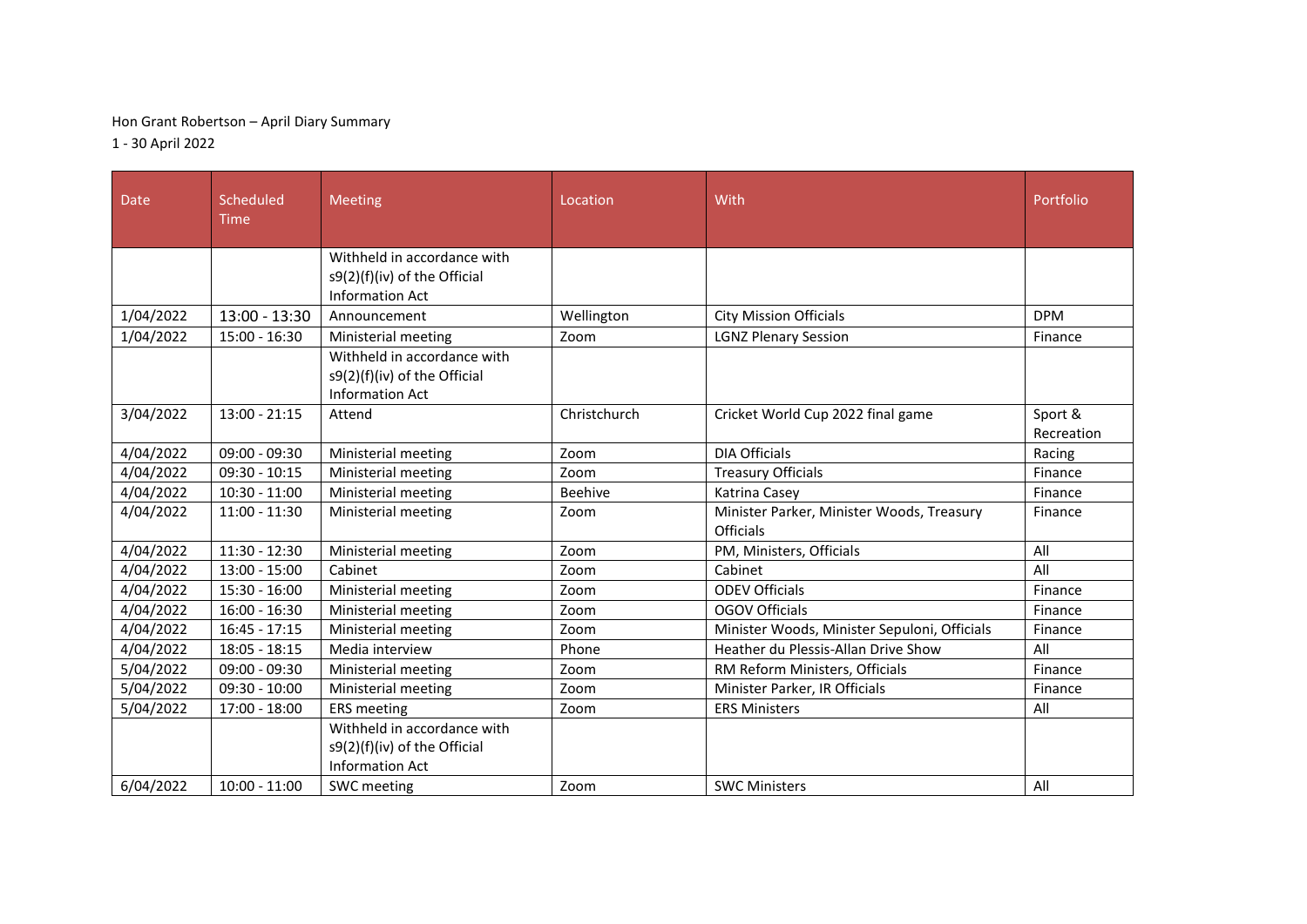| 6/04/2022  | $11:00 - 12:00$ | DEV meeting                  | Zoom           | <b>DEV Ministers</b>                            | All        |
|------------|-----------------|------------------------------|----------------|-------------------------------------------------|------------|
| 6/04/2022  | $15:30 - 16:00$ | Ministerial meeting          | Zoom           | PM, Minister Hipkins, Minister Faafoi, Minister | Sport &    |
|            |                 |                              |                | Mahuta, Minister Nash, Minister Sepuloni,       | Recreation |
|            |                 |                              |                | Immigration Officials, SNZ Officials            |            |
| 6/04/2022  | $16:00 - 16:30$ | Media interview              | Beehive        | Newsroom                                        | Finance    |
| 6/04/2022  | $16:30 - 16:45$ | Ministerial meeting          | Phone          | Sir Bruce Robertson                             | Sport &    |
|            |                 |                              |                |                                                 | Recreation |
| 6/04/2022  | 19:00 - 19:10   | Media interview              |                | First Up                                        | All        |
| 6/04/2022  | 19:30 - 20:15   | Media interview              | Zoom           | Graeme Humphreys-Hill                           | All        |
| 6/04/2022  | $20:15 - 20:30$ | Media interview              | Phone          | <b>Waatea News</b>                              | All        |
|            |                 | Withheld in accordance with  |                |                                                 |            |
|            |                 | s9(2)(f)(iv) of the Official |                |                                                 |            |
|            |                 | <b>Information Act</b>       |                |                                                 |            |
| 7/04/2022  | 10:30 - 11:30   | GOV meeting                  | Zoom           | <b>GOV Ministers</b>                            | All        |
| 7/04/2022  | $16:15 - 16:45$ | Ministerial meeting          | Zoom           | Don Mackinnon, Integrity Working Group, SNZ     | Sport &    |
|            |                 |                              |                | Officials                                       | Recreation |
| 8/04/2022  | 11:30 - 12:30   | Ministerial meeting          | Zoom           | PM, Covid Ministers, Officials                  | All        |
| 8/04/2022  | $15:00 - 16:00$ | Ministerial meeting          | Zoom           | PM, Covid Ministers, Officials                  | All        |
| 8/04/2022  | 17:30 - 17:45   | Ministerial meeting          | Phone          | Steve Jurkovich                                 | Finance    |
| 9/04/2022  | $16:35 - 18:35$ | Attend-                      | Wellington     | Hurricanes vs Crusaders Rugby Game              | Sport &    |
|            |                 |                              |                |                                                 | Recreation |
| 11/04/2022 | 09:00 - 09:45   | Ministerial meeting          | <b>Beehive</b> | <b>Treasury Officials</b>                       | Finance    |
| 11/04/2022 | $09:45 - 10:15$ | Ministerial meeting          | Parliament     | Secretary for Treasury                          | Finance    |
| 11/04/2022 | $11:00 - 11:30$ | Ministerial meeting          | Beehive        | Minister Woods, Minster Parker, Treasury        | Finance    |
|            |                 |                              |                | Officials                                       |            |
| 11/04/2022 | 11:30 - 12:30   | Ministerial meeting          | Zoom           | PM, Covid Ministers, Officials                  | All        |
| 11/04/2022 | $13:00 - 15:00$ | Cabinet meeting              | Zoom           | <b>Cabinet Ministers</b>                        | All        |
| 11/04/2022 | 15:30 - 16:00   | Ministerial meeting          | Beehive        | <b>ODEV Officials</b>                           | Finance    |
| 11/04/2022 | $16:15 - 16:45$ | Ministerial meeting          | Zoom           | Minister Sepuloni, Minister Wood                | Finance    |
| 11/04/2022 | 18:05 - 18:15   | Media interview              | Phone          | Heather du Plessis-Allan Drive Show             | All        |
| 12/04/2022 | 12:00 - 12:45   | Ministerial meeting          | Zoom           | PM, Income Support Ministers, Officials         | Finance    |
| 12/04/2022 | $16:15 - 16:45$ | Ministerial meeting          | Parliament     | Peter Mersi, DPMC Officials                     | Finance    |
| 12/04/2022 | 17:00 - 18:00   | Ministerial meeting          | Zoom           | MOG RM Reform Ministers, Officials              | Finance    |
| 13/04/2022 | $08:15 - 08:45$ | Media interview              | Parliament     | Spinoff                                         | All        |
| 13/04/2022 | $09:30 - 10:00$ | <b>APH</b> meeting           | Zoom           | <b>APH Ministers</b>                            | All        |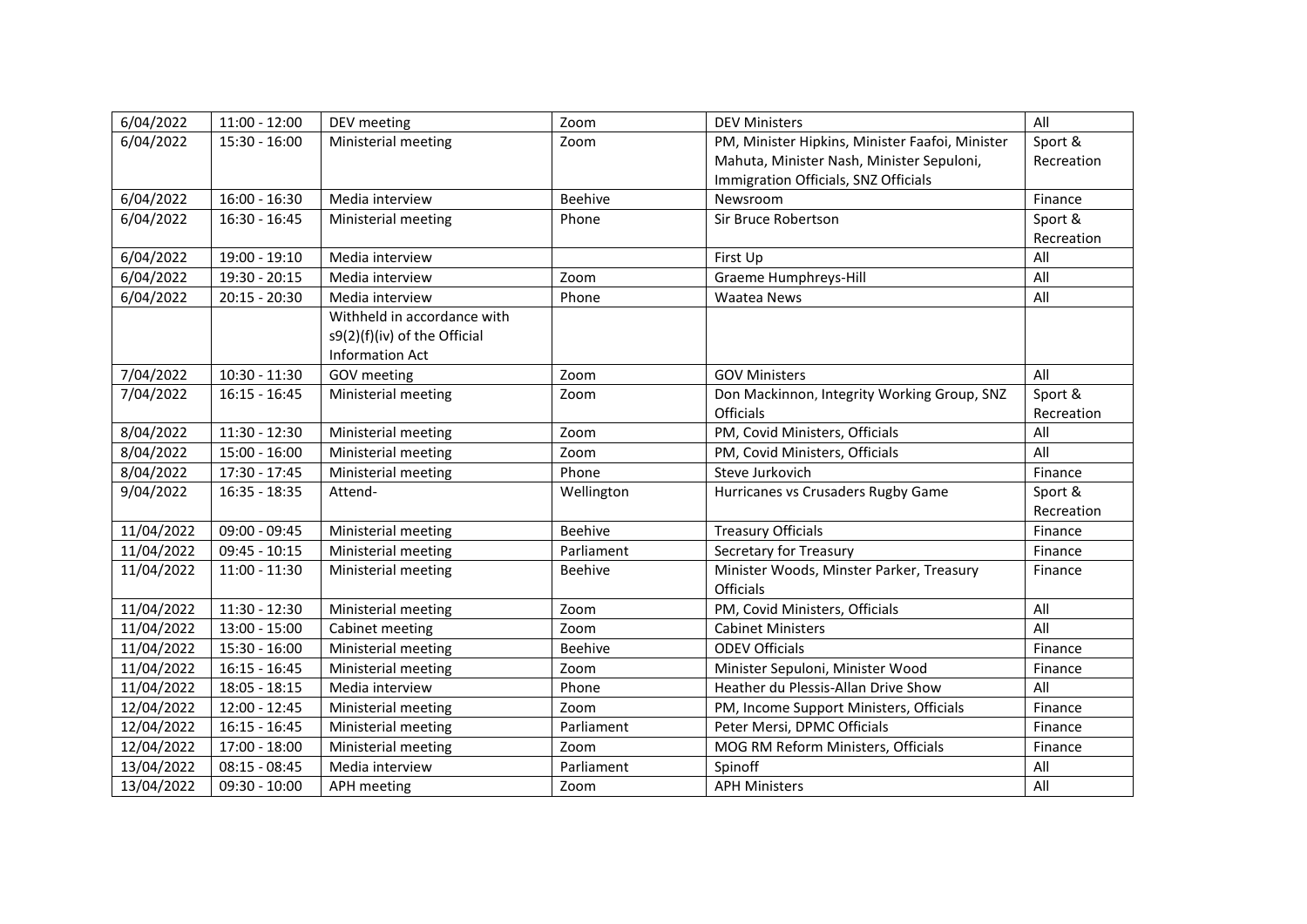| 13/04/2022 | $10:00 - 11:00$ | SWC meeting                  | Zoom                      | <b>SWC Ministers</b>                            | All        |
|------------|-----------------|------------------------------|---------------------------|-------------------------------------------------|------------|
| 13/04/2022 | $11:00 - 12:00$ | DEV meeting                  | Zoom                      | <b>DEV Ministers</b>                            | All        |
| 13/04/2022 | 12:30 - 12:35   | Ministerial meeting          | Phone                     | <b>RBNZ</b>                                     | Finance    |
| 13/04/2022 | 16:00 - 17:00   | Ministerial meeting          | Zoom                      | MOGSSER Ministers, Officials                    | Finance    |
| 13/04/2022 | $17:25 - 18:15$ | Speech                       | Zoom                      | Auckland based business associations            | Finance    |
| 13/04/2022 | 19:00 - 19:10   | Media interview              | Phone                     | First Up                                        | All        |
| 14/04/2022 | $10:00 - 10:30$ | Ministerial meeting          | Zoom                      | Minister Parker, Minister O'Connor, Minister    | Finance    |
|            |                 |                              |                           | Nash                                            |            |
| 14/04/2022 | 10:30 - 11:30   | <b>ENV</b> meeting           | Zoom                      | <b>ENV Ministers</b>                            | All        |
|            |                 | Withheld in accordance with  |                           |                                                 |            |
|            |                 | s9(2)(f)(iv) of the Official |                           |                                                 |            |
|            |                 | <b>Information Act</b>       |                           |                                                 |            |
| 19/04/2022 | $07:07 - 07:17$ | Media interview              | <b>Beehive Theatrette</b> | <b>RNZ Live</b>                                 | All        |
| 19/04/2022 | $07:20 - 07:30$ | Media interview              | <b>Beehive Theatrette</b> | <b>TVNZ Live</b>                                | All        |
| 19/04/2022 | $07:40 - 07:50$ | Media interview              | <b>Beehive Theatrette</b> | AM Show Live                                    | All        |
| 19/04/2022 | 09:00 - 09:30   | Ministerial meeting          | Beehive                   | <b>DPMC</b>                                     | All        |
| 19/04/2022 | $09:30 - 10:15$ | Ministerial meeting          | Zoom                      | <b>Treasury Officials</b>                       | Finance    |
| 19/04/2022 | $10:30 - 11:00$ | Ministerial meeting          | Zoom                      | Minister Woods, Minister Parker, Treasury       | Finance    |
|            |                 |                              |                           | <b>Officials</b>                                |            |
| 19/04/2022 | $11:00 - 13:00$ | Cabinet meeting              | Zoom                      | <b>Cabinet Ministers</b>                        | All        |
| 19/04/2022 | 13:00 - 14:00   | CBC meeting                  | Zoom                      | <b>CBC Ministers</b>                            | All        |
| 19/04/2022 | 14:30 - 16:30   | Media interview              | <b>Beehive Theatrette</b> | Post Cabinet Press Conference                   | <b>DPM</b> |
| 19/04/2022 | $16:45 - 17:15$ | Ministerial meeting          | <b>Beehive</b>            | <b>NZ Football</b>                              | Sport &    |
|            |                 |                              |                           |                                                 | Recreation |
| 19/04/2022 | $17:15 - 17:45$ | Ministerial meeting          | Beehive                   | SNZ officials                                   | Sport &    |
|            |                 |                              |                           |                                                 | Recreation |
| 20/04/2022 | 19:20 - 19:30   | Media interview              | Phone                     | First Up                                        | All        |
| 21/04/2022 | 09:00 - 09:30   | Ministerial meeting          | <b>Beehive</b>            | Neil Quigley                                    | Finance    |
| 21/04/2022 | $10:00 - 10:30$ | Speech                       | Google Hangout            | PwC                                             | Finance    |
| 21/04/2022 | $11:00 - 11:30$ | Ministerial meeting          | <b>Beehive</b>            | Foodstuffs representatives, Officials, Advisors | Finance    |
| 21/04/2022 | $13:00 - 14:00$ | Media interview              | Parliament                | Luke Malpass                                    | Finance    |
| 22/04/2022 | $07:35 - 07:45$ | Media interview              | Phone                     | Newstalk                                        | All        |
| 22/04/2022 | $07:50 - 08:00$ | Media interview              | Phone                     | <b>Today FM</b>                                 | All        |
| 25/04/2022 | 05:50 - 06:40   | Attend                       | Wellington                | <b>ANZAC Day Dawn ceremony</b>                  | <b>DPM</b> |
| 25/04/2022 | $08:30 - 10:00$ | Attend                       | Wellington                | ANZAC Day Wellington Citizens ceremony          | <b>DPM</b> |